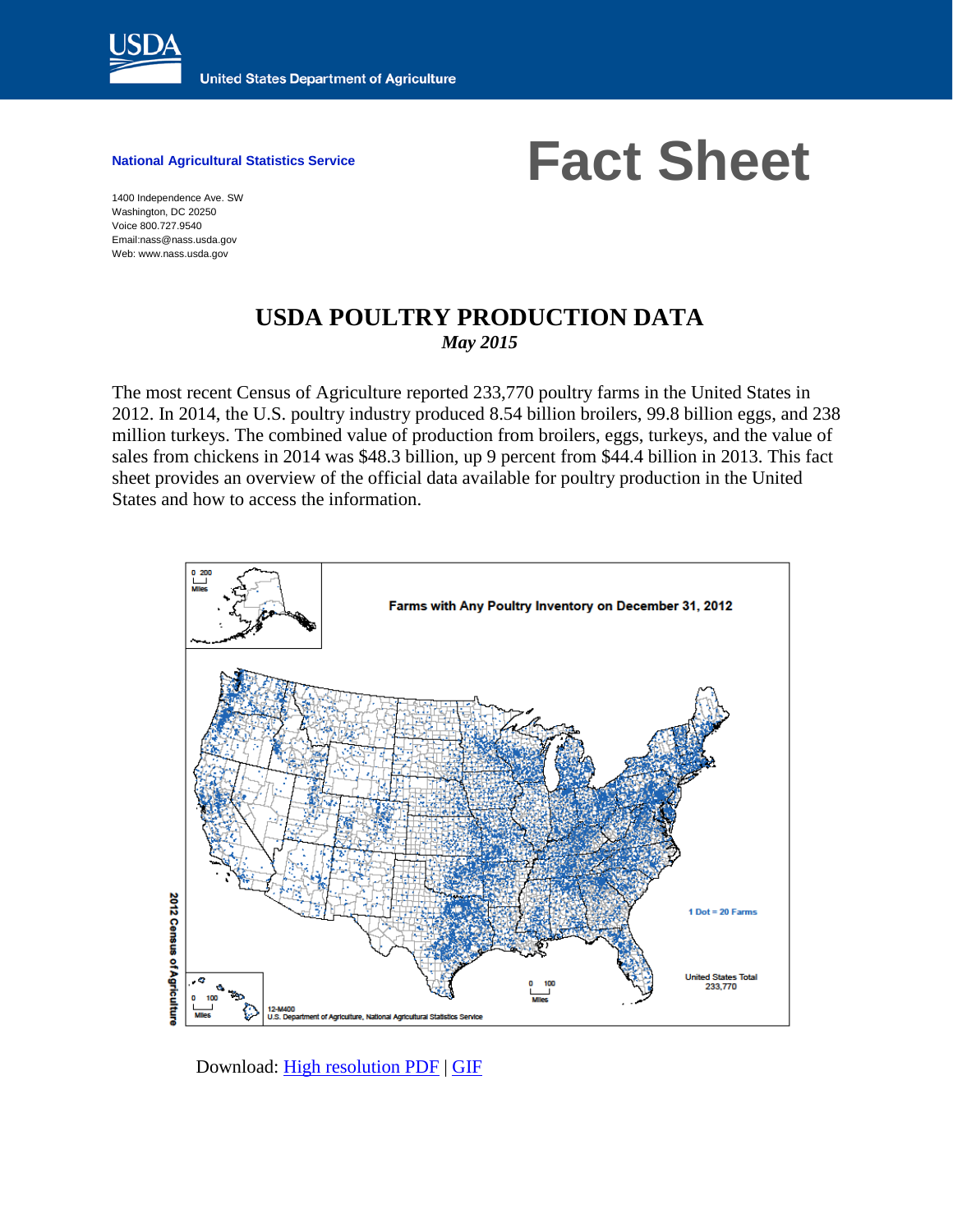## **POULTRY STATISTICS**

The USDA National Agricultural Statistics Service (NASS) collects data on poultry production in the United States through its ongoing survey programs as well as through the Census of Agriculture conducted every five years. Publications are available in txt, pdf, csv format, and select maps. The data can also be accessed through the Quick Stats database [\(http://quickstats.nass.usda.gov\)](http://quickstats.nass.usda.gov/).

NASS provides comprehensive annual data on many aspects of the industry, as well as up-to-date monthly or weekly hatchery, slaughter, and cold storage information:

*[Hatchery Production Annual Summary.](http://usda.mannlib.cornell.edu/MannUsda/viewDocumentInfo.do?documentID=1499)* This report contains U.S. hatchery data on the number of broiler-type chicks hatched monthly in 19 selected states and the United States; egg-type chicks hatched monthly in the United States; number of eggs in incubators on the first of each month by region and the United States; broiler chicks placed and eggs set by week for the 19 states and the United States; turkey poults placed, turkey eggs in incubators, and turkey poults hatched each month in the United States.

*[Poultry Production and Value.](http://usda.mannlib.cornell.edu/MannUsda/viewDocumentInfo.do?documentID=1130)* Annual. This report provides data on production and value for commercial broilers, eggs, turkeys raised, and chickens sold by states and totals for the United States.

*[Turkeys Raised.](http://usda.mannlib.cornell.edu/MannUsda/viewDocumentInfo.do?documentID=1498)* Annual. This report provides data on the number of turkeys raised and intended to be raised in major states and totals for the United States.

Regular updates are available on the following:

- *[Chickens and Eggs.](http://usda.mannlib.cornell.edu/MannUsda/viewDocumentInfo.do?documentID=1028)* Monthly. The number of layers on hand, eggs per 100 layers and total eggs produced during preceding month by type of flock by major states and totals for the United States; pullets added and layers disposition; layers molted and molt completed; U.S. commercial hatchery data on chicks hatched; number of eggs in incubators; number of intended pullet chicks for hatchery supply stocks.
- *Turkey Hatchery*. Monthly. Total U.S. number of turkey eggs in incubators on first of current month and poults placed during preceding month, including previous month revisions.
- *Poultry Slaughter*. Monthly. Number of head and live weight of chickens, turkeys, ducks and other poultry slaughtered under Federal inspection. Also included are average live weights, pounds certified, and both ante-mortem and post-mortem condemnations. Data for young chickens and young turkeys are shown for selected states.
- *[Cold storage.](http://usda.mannlib.cornell.edu/MannUsda/viewDocumentInfo.do?documentID=1034)* Monthly. Regional and national end-of-month stocks of meats, dairy products, poultry products, fruits, nuts, and vegetables in public, private and semi-private refrigerated warehouses.
- *[Egg Products.](http://usda.mannlib.cornell.edu/MannUsda/viewDocumentInfo.do?documentID=1057)* Monthly. Federally inspected, shell eggs broken, form in which broken.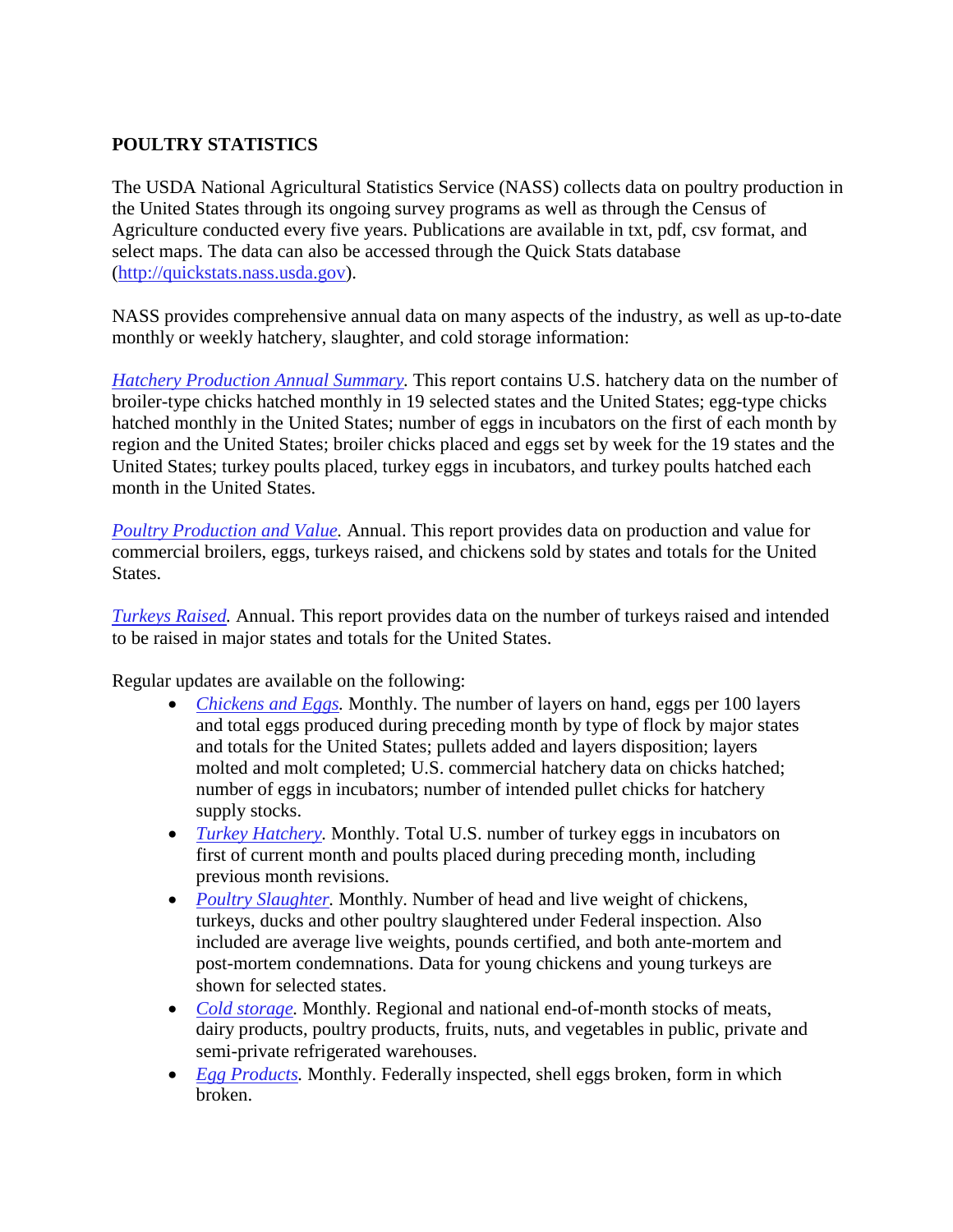• *Broiler Hatchery*. Weekly. Number of broiler chicks placed and eggs set for the previous week for 19 selected states and the United States.

County-level poultry data are available from the Census of Agriculture:

• County data from the 2012 Census of Agriculture are found at [www.agcensus.usda.gov/Publications/2012/Full\\_Report/Census\\_by\\_State.](http://www.agcensus.usda.gov/Publications/2012/Full_Report/Census_by_State)

Outlook Reports:

• The USDA Economic Research Service (ERS) publishes the *[Livestock, Dairy,](http://www.ers.usda.gov/publications/ldpm-livestock,-dairy,-and-poultry-outlook.aspx)  [and Poultry Outlook](http://www.ers.usda.gov/publications/ldpm-livestock,-dairy,-and-poultry-outlook.aspx)* on a monthly schedule, which analyzes economic impacts of events and outlook based on projections from USDA's W*[orld Agricultural Supply](http://www.usda.gov/oce/commodity/wasde/)  [and Demand Estimates](http://www.usda.gov/oce/commodity/wasde/)* report for beef, pork, lamb, poultry, eggs, and dairy production and trade.

## **ADDITIONAL POULTRY MAPS (2012 Census of Agriculture)**



Download: [High resolution PDF](http://www.agcensus.usda.gov/Publications/2012/Online_Resources/Ag_Atlas_Maps/Livestock_and_Animals/Livestock,_Poultry_and_Other_Animals/12-M403-RGBDot1-largetext.pdf) | [GIF](http://www.agcensus.usda.gov/Publications/2012/Online_Resources/Ag_Atlas_Maps/Livestock_and_Animals/Livestock,_Poultry_and_Other_Animals/12-M403.php)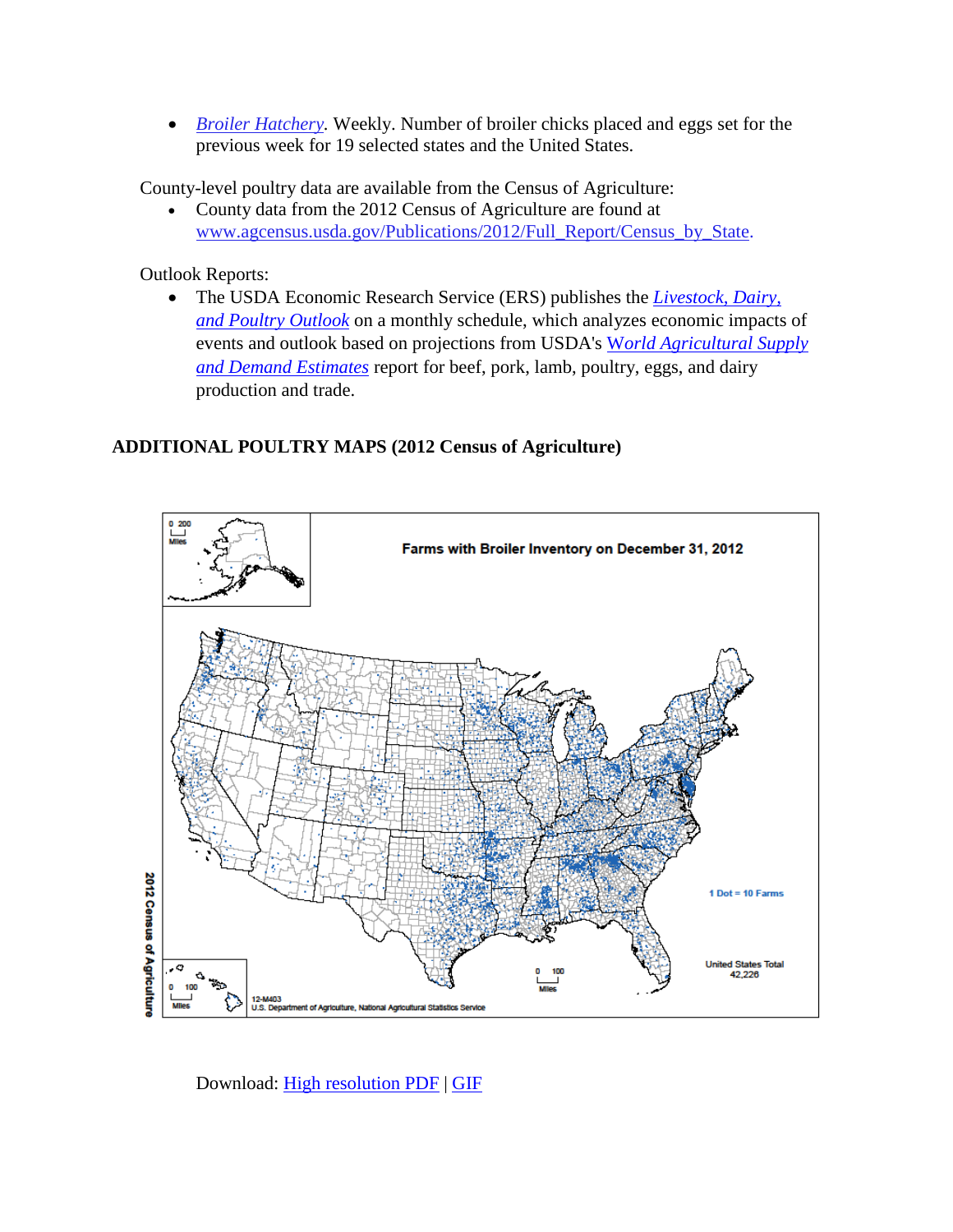

Download: [High resolution PDF](http://www.agcensus.usda.gov/Publications/2012/Online_Resources/Ag_Atlas_Maps/Livestock_and_Animals/Livestock,_Poultry_and_Other_Animals/12-M401-RGBDot1-largetext.pdf) | [GIF](http://www.agcensus.usda.gov/Publications/2012/Online_Resources/Ag_Atlas_Maps/Livestock_and_Animals/Livestock,_Poultry_and_Other_Animals/12-M401.php)